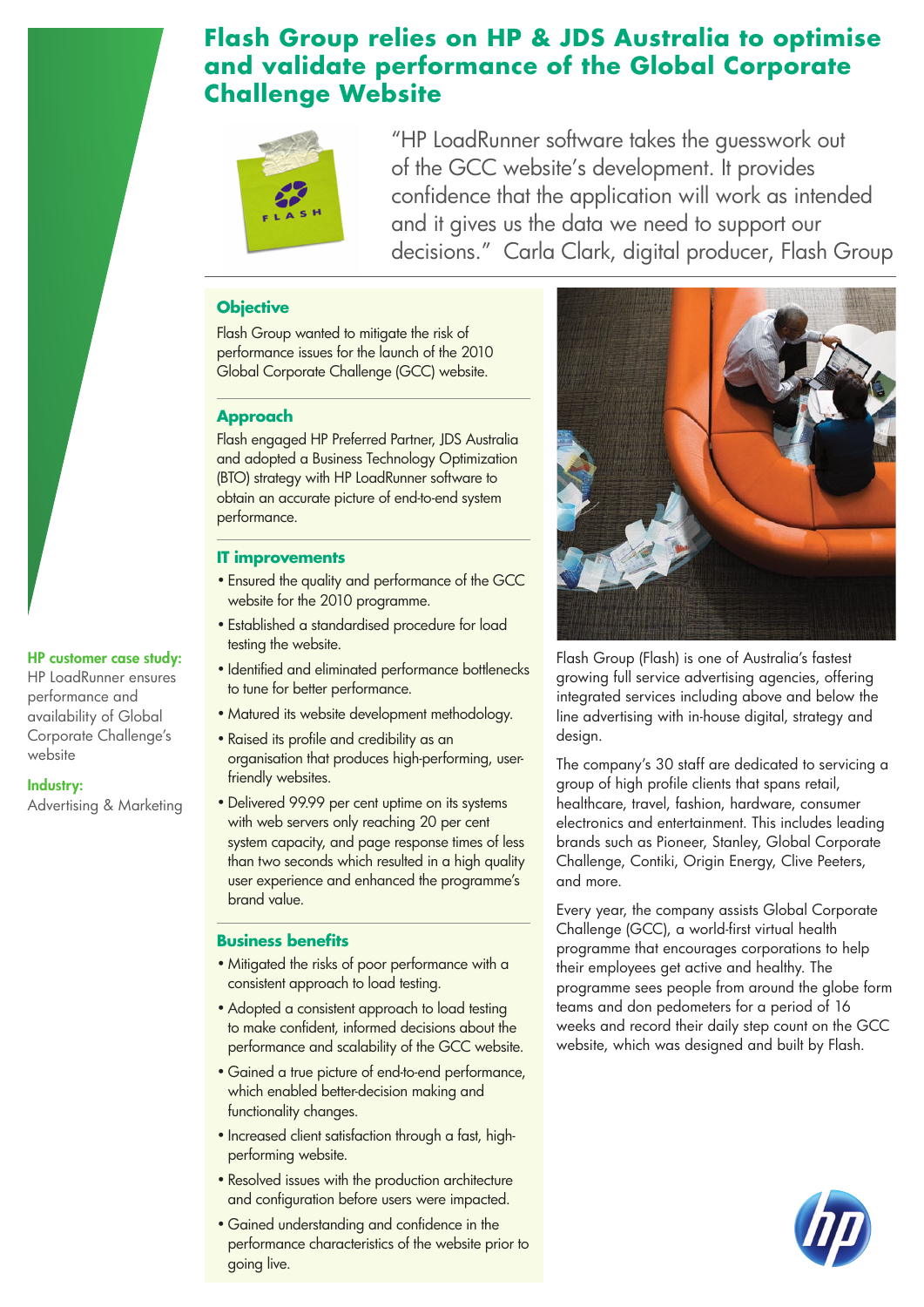

In 2009, Flash experienced some performance issues with the Global Corporate Challenge (GCC) website - the world's first virtual health program that encourages corporations to help their employees get active and healthy – that resulted in speed degradation, functionality errors and site downtime. With the number of GCC participants predicted to double in 2010 to 120,000, Flash needed to drive a higher level of application performance and mitigate the risks it had previously. As a result, the company turned to HP Preferred Partner, JDS Australia, for a solution. The company adopted a Business Technology Optimization (BTO) approach to application performance with HP LoadRunner software for predicting the behaviour and performance of the GCC website under load.

### Predicting system behaviour and application performance

"The stability and performance of the GCC website is critical to the long-term success of the programme," explains Carla Clark, digital producer, Flash Group. "While we undertook some basic testing in 2009, we did not have adequate visibility to obtain an accurate end-to-end picture of the website's performance, particularly at peak loads. This was apparent when we experienced issues during the 2009 program and it was the impetus for us to seek a performance validation solution.

**"Following a review of three solutions, we settled on HP LoadRunner Software, due to its functionality, reliability and versatility."** 

- Carla Clark, digital producer, Flash Group

"Despite the broad experience of our team, we wanted to leverage specialised expertise in performance validation, so we invited JDS Australia to recommend an appropriate software solution. We settled on HP LoadRunner software, due to its functionality, reliability and versatility."

### Partnership provides expertise and speeds time to benefit

A HP Platinum Partner and winner of the coveted HP Software and Solutions Partner of the Year Award for the past four years, JDS is widely regarded as a leader in the BTO space. The company provides extensive and in-depth knowledge in HP's suite of testing and monitoring solutions, offering support to clients in a variety of industries.

### **"JDS has assisted Flash in getting the most out of HP LoadRunner in a short space of time."**

- Carla Clark, digital producer, Flash Group

Dave Melgaard, account manager at JDS Australia believes this is quite an unusual project, as Flash is one of the first creative agencies he has come across that realised the importance of performance validation for a website it had developed. "Ensuring that mission-critical systems such as the GCC website are available and performing as intended is something that all organisations grapple with. However, we don't often see creative agencies trying to predict system behaviour and application performance at this level – that's usually the domain of IT teams or developers.

"For organisations (such as Flash) that don't have in-house performance testing expertise, getting a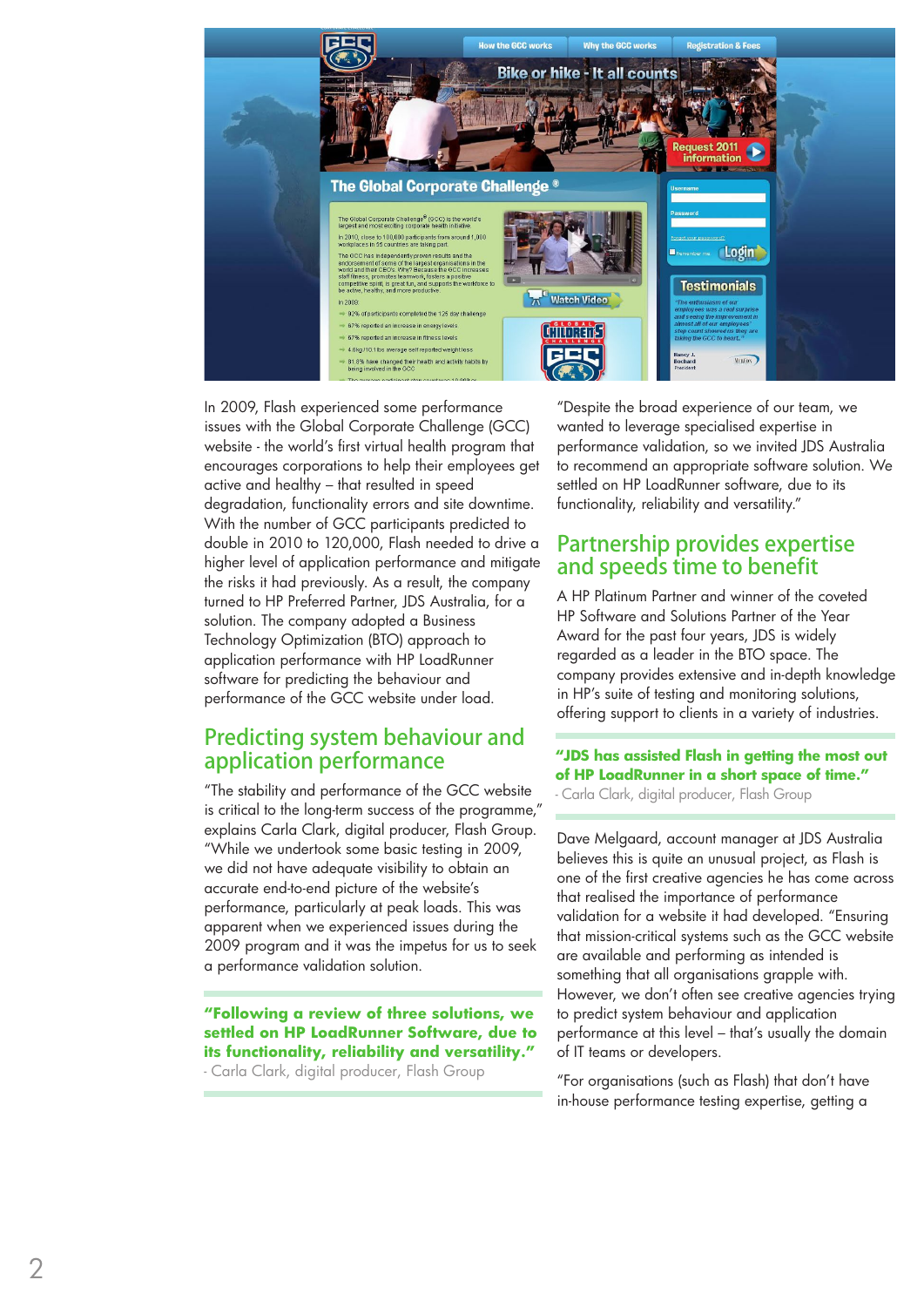partner on-board takes the hassle out of deployment. In this instance, JDS provided a roadmap to help Flash mitigate the risk of deploying the GCC website and prevent the costly performance problems it had previously incurred. We helped the team stress test the website to handle the large increase in participants and determine the peak loads and transactional volumes, which in turn enabled us to recommend how best to setup the IT infrastructure. The testing also identified bottlenecks, which the website developers rectified this year."

Carla Clark believes that having a HP partner involved made all the difference to this project. She says, "Having JDS on board meant that we could focus on our core competencies, while allowing them to do what they do best - provide the services needed to ensure the GCC website would be available and performing as and when required. JDS has assisted Flash in getting the most out of HP LoadRunner in a short space of time."

### Mitigating risk and gaining confidence

The company's vision in adopting HP LoadRunner was to ensure the GCC website would be scalable in line with the rising number of users. "We wanted to adopt a long-term approach to this project and create a robust website to keep pace with the programme's planned growth," explains Tim Bigarelli, senior developer at Flash. "This also entailed the migration to a new IT infrastructure to further enhance our ability to support the website's evolution."

**"We are delighted with the business outcomes of HP LoadRunner software. Thanks to the preparative measures we put in place, our systems thrived and delivered 99.99% uptime, with our webservers only reaching 20% system capacity, and page response times of under two seconds."** 

- Carla Clark, digital producer, Flash Group

Flash began preparations for the launch of this year's website by having JDS test the previous application on the old infrastructure to establish performance benchmarks. The next round of tests were applied to the new code base using both the old and new infrastructure. "The results uncovered were extremely beneficial as it enabled us to redevelop the website for maximum performance and functionality. But more importantly, it provided us with complete visibility into the performance of the application from end-to-end, which enabled us to verify that the new application would sustain loads of 1,000 concurrent users over the first peak hour on the launch day with an average logon time of 7-8 minutes per user and average response times for all pages under two seconds to avoid abandonment," adds Bigarelli.

### Better decisions, operational efficiencies and improved client satisfaction

As a result of deploying HP LoadRunner to validate the performance of the GCC website, Flash has realised considerable benefits. The organisation has facilitated better decision-making, particularly on the development side, experienced operational efficiencies and improved client satisfaction.

Clark says, "HP LoadRunner software takes the guesswork out of the GCC website's development. It provides confidence that the application will work as intended and it gives us the data we need to support our decisions. In short, it helps us avoid application performance problems at the deployment stage.

**"HP LoadRunner software has helped Flash mature its website development methodology."**  - Carla Clark, digital producer, Flash Group

"By giving us a true picture of end-to-end performance, diagnosing application and systems bottlenecks and enabling us to tune for better performance, we mitigated the risk of failure for the GCC website. And with access to facts, figures and baseline measurements, we were able to tune the application for success."

### Putting the website to the test

Following considerable testing, Flash launched the GCC website on May 13, 2010. As expected, traffic was extremely high, with an average of 130,000 visitors on the first two days, and a peak of 8,403 visitors in the first hour.

"The GCC website performed according to our expectations and we are delighted with the business outcomes of HP LoadRunner software," says Clark. "Thanks to the preparative measures we put in place, our systems thrived and delivered 99.99 per cent uptime, with our web servers only reaching 20 per cent system capacity and page response times of under two seconds. This enabled us to provide a high quality user experience, which is enhancing the programme's brand value.